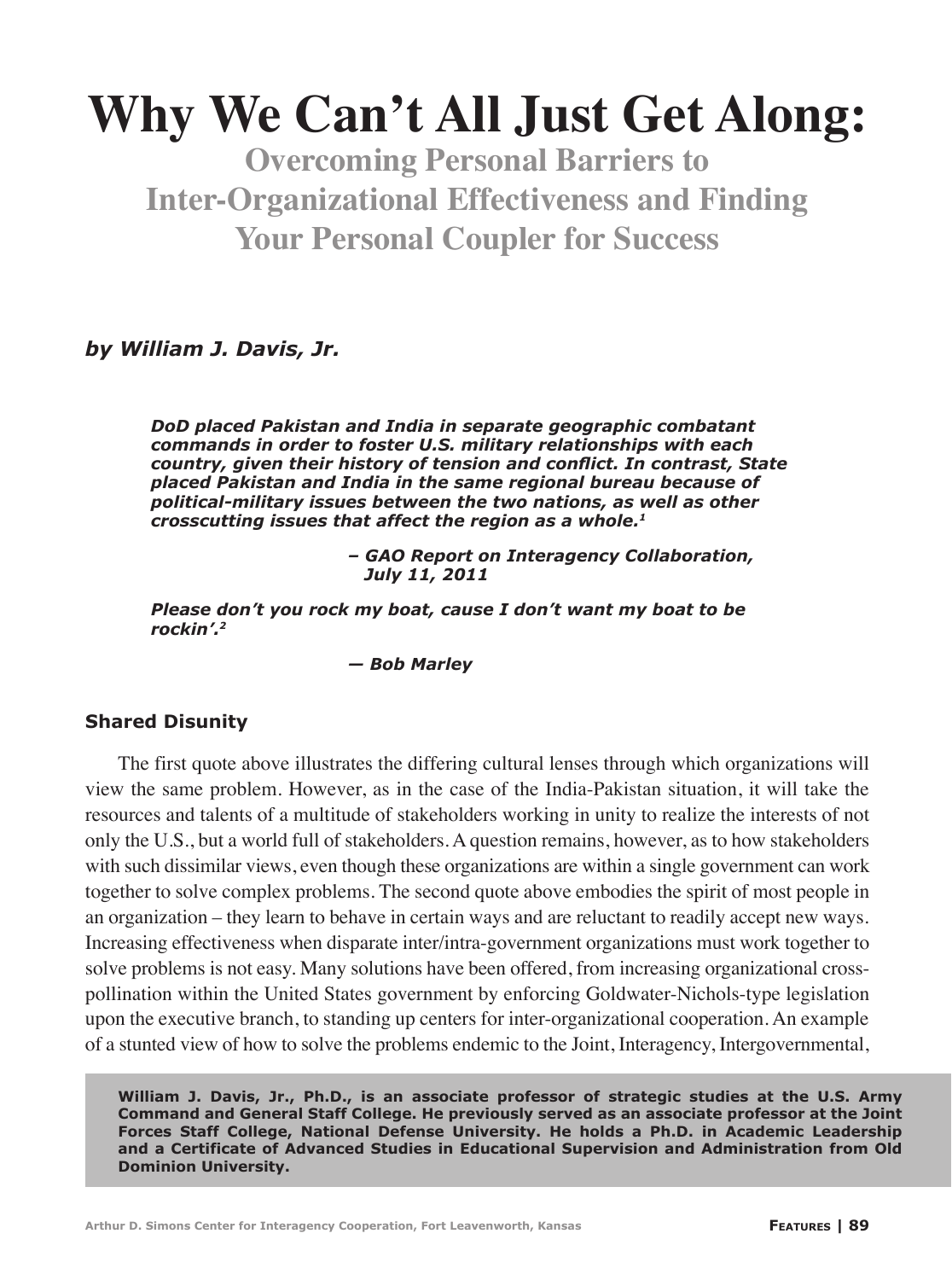and Multinational (JIIM) environment is offered by the authors of *America's Army: A Model for Interagency Effectiveness*, which suggests that if every agency modeled its organization on that of the U.S. Army, inter-organizational operations might be more effective.3 This ethnocentric approach is indicative of a common trap that ensnares quite a few participants of the JIIM and is a common barrier to successful leadership within. Although ensuring everyone does things the same way or has the same values may seem

**The lack of cross pollination of stakeholders makes it very unlikely that a leader will be indoctrinated into the knowledge necessary to understand the nuanced behaviors of other organizations.**

like a panacea solution, it is also impossible. Some will argue that the best way to overcome the unique environmental factors in the JIIM is through knowledge of the culture, capabilities, and limitations of each stakeholder. This is also a quite impossible feat because of the vast number and uniqueness of the participants in the JIIM. What I am offering within these pages is that the first and most critical step in becoming a successful leader in the JIIM is to not let your prejudices or lack of knowledge pervert or inhibit you from being able to effectively operate. Unfortunately, letting go of one's prejudices is easier said than done. Second, I will offer a more philosophical outlook on leading within the JIIM which relies on using the principles of the Six Cs – comprehension, consensus, cooperation, coordination, compromise and communication.

Barriers to effective leadership in the JIIM might not be so much about collective organizational differences, but about how the preferences and prejudices of individuals manifest in ethnocentric behaviors or

perspective that inhibit effective cooperation. The Departments of Defense (DoD) and State, both fairly large government bureaucracies, organizationally share a disdain for the values of innovation and adhocracy, and yet each views the other organization not only as more inflexible, but also at times, inferior.<sup>4</sup>

This ethnocentric phenomenon might be explained by looking to Edgar Schein, a respected theorist of organizational psychology, who defines organizational culture as, "A pattern of shared basic assumptions that the group learned as it solved its problems that has worked well enough to be considered valid and is **passed on to new members as the correct way to perceive, think, and feel in relation to those problems"5** (emphasis added*)*. Those who have become invested in an organization have been taught **the correct way** to perceive, think, and act, so not only are they wary of any other way, but they also consider any other way of doing things as just plain wrong. The negative impact of such mistrust, even among individuals within organizations, has been thoroughly documented.6 The prevalence of this normative thinking and subsequent exclusive behavior becomes amplified within the JIIM. Exposure to the culture, capabilities, and limitations of other stakeholders in the JIIM is limited. Even within agencies that reside in the federal government of the United States, job security is so strong that an employee is more likely to die than to go to work for another agency.7 The lack of cross pollination of stakeholders makes it very unlikely that a leader will be indoctrinated into the knowledge necessary to understand the nuanced behaviors of other organizations.

However, recent studies point to some successes in overcoming the prejudice associated with ethnocentric thinking. For example, although DoD officers hold a significant amount of mistrust toward members of other agencies, that mistrust was negated whenever the officer spent significant time working with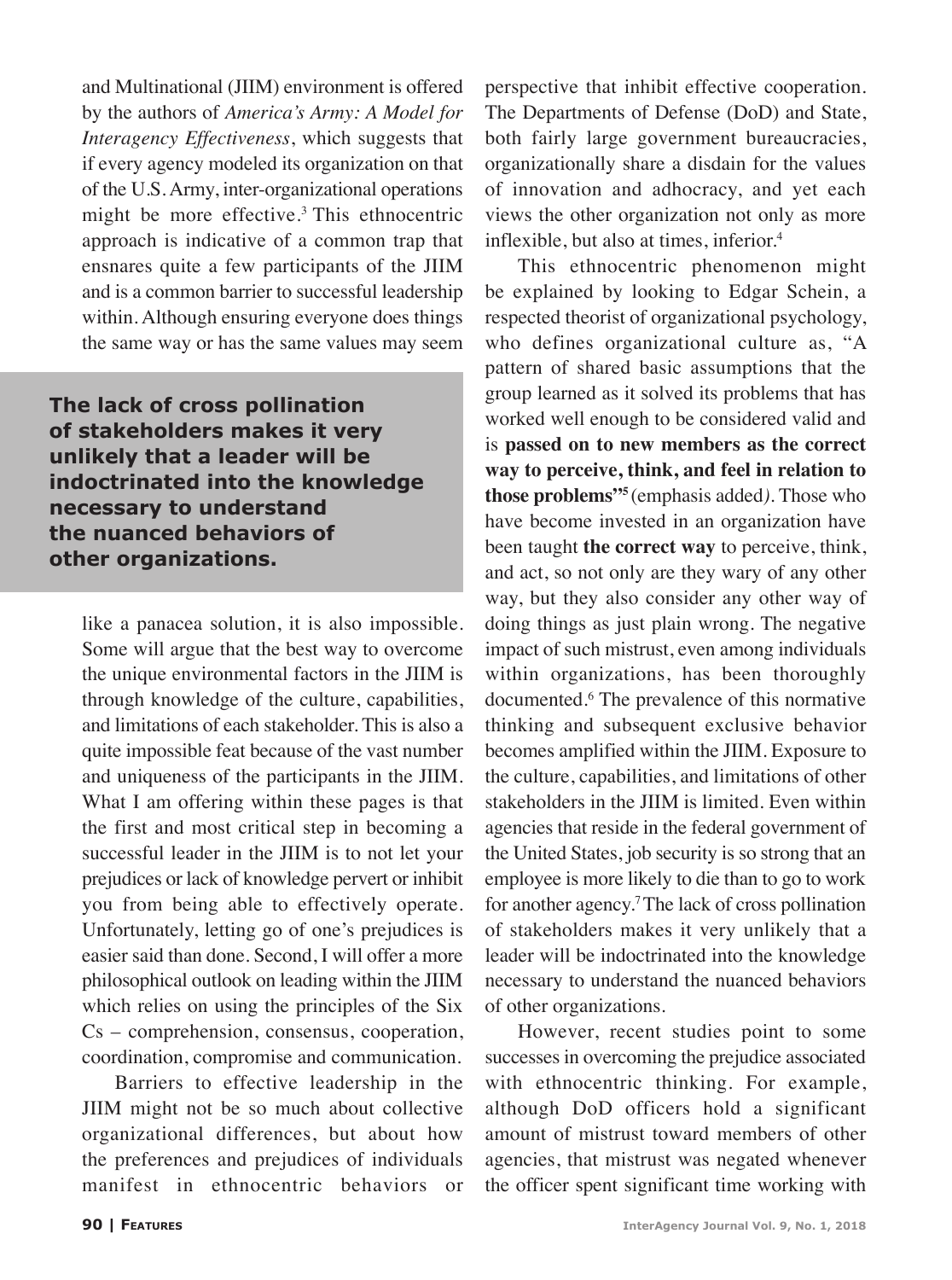other agencies.<sup>8</sup> In addition, Munsing and Lamb report that Joint Interagency Task Force South continues to effectively prosecute a countertrafficking mission without the administrative burden of memorandum of agreements between agencies, thus establishing an environment of trust and unity of effort.<sup>9</sup> And additionally, it was determined that although from the same federal agency, members of the various Services within the DoD used to revile each other almost to the point of not being able to be effective when working together, they now, arguably, have an equal sense of community and trust among the Services as they do within their own Service.<sup>10</sup>

While the literature on cross-functional (inter-organizational) organizations is replete with social science theory that might be helpful to those who are charged with putting together one of these efforts, case studies of previous successes fail to come up with a cookie-cutter solution to make inter-organizational efforts a success<sup>11</sup> Although a one-size-fits-all theory does not exist in social science, $12$  identifying variables that consistently appear as keys to the environment is not a reach, and indeed, the literature is replete with best practices. However, organizational culture is one variable identified throughout the literature as having some sort of impact on inter-organizational effectiveness and it is posited that assumptions influenced by organizational culture are often the major source of conflict in any effort.13 According to Schein, within the tenets of organizational culture is a built-in prejudice that one's organizational culture is the correct organizational culture. Overcoming ethnocentric prejudices manifested by organizational parochialism is the key to success for members operating in an interorganizational environment. This paper is intended to provide some insight into the common cognitive obstacles that feed individual prejudices, in hopes that self-understanding will mitigate organizational parochialism and result in practices that will enhance interactions among

all organizations.

#### **Self-Examination: A Difficult Task**

Overcoming one's prejudices is difficult under the best of circumstances and more complicated than most think. Perhaps even more difficult than overcoming prejudices is identifying organizational assumptions and differences among organizations that are potential friction points. How can an individual who works for DoD, a very hierarchical organization, realize and overcome prejudice against a nonhierarchical organization, especially if there is not individual self-awareness that it is the very idea of non-hierarchy that leads to feelings of contempt? Instead of focusing on the differences, an individual attempting to overcome ethnocentric prejudices needs to determine why those differences and subsequent feelings might exist. To overcome one's cultural biases, one must focus on the "whys" of cultural differences and not solely on the differences.

**To overcome one's cultural biases, one must focus on the "whys" of cultural differences and not solely on the differences.**

First, one needs to become acutely aware of the whys of one's own culture. This should provide insight into why one's organization is the way it is (why something or some way is taught as a correct way). Once that is determined, then one can analyze the "whys" of the partnering culture. Sun Tzu's aphorism that knowing oneself and the enemy will ensure victory is apropos in this instance. Typically, members of an organization make observations and jump to conclusions without examining the assumptions that they hold dear.14 For example, the U.S. Army is a very planning-oriented culture, whereas the U.S. Navy has more of an emergent approach to operational decision making, and there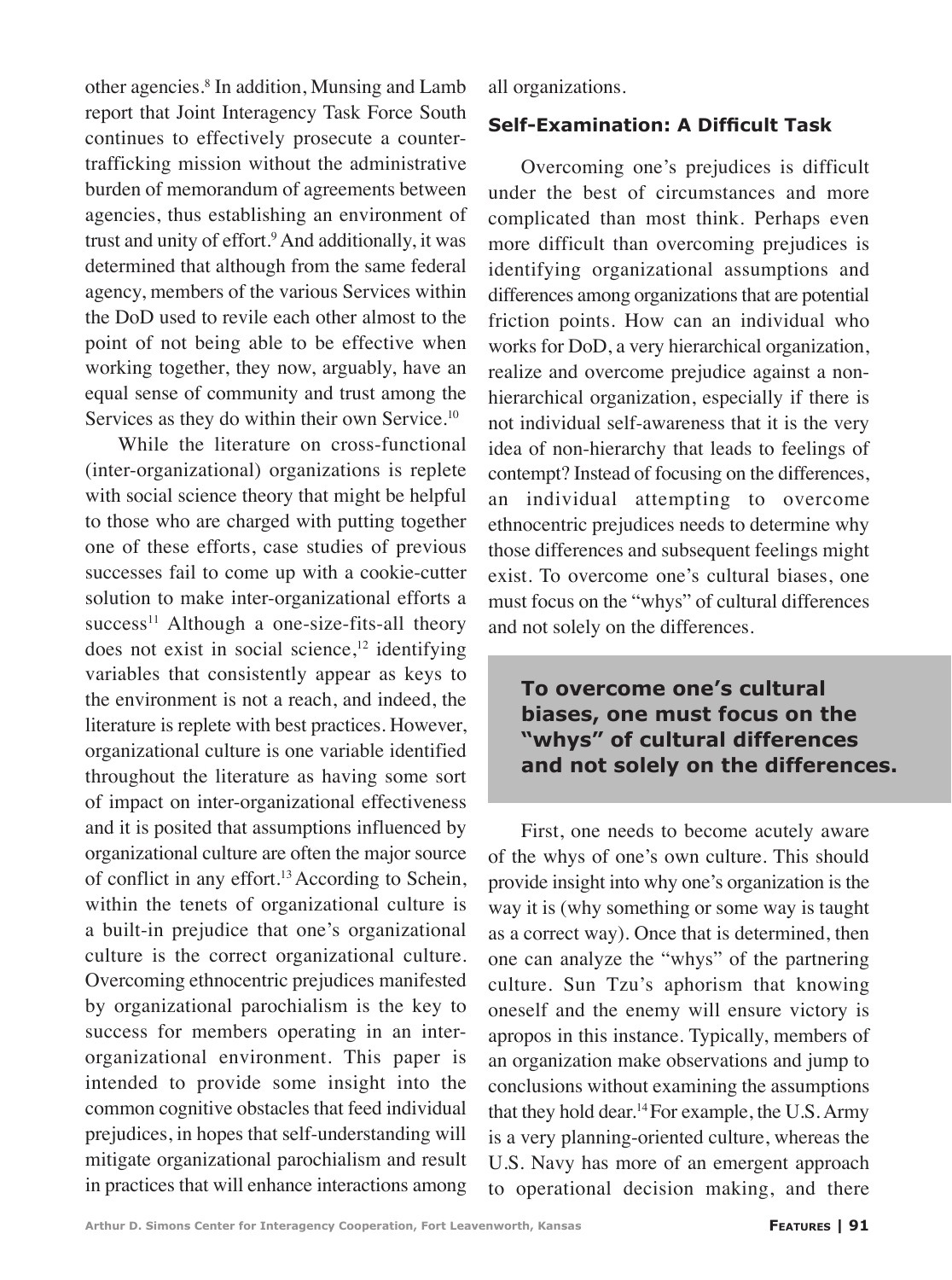are good reasons for each cultural value. The Army has a mission to maneuver thousands of people in a defined battle space; so in order to avoid tragic outcomes such as fratricide in a chaotic environment where the leaders cannot control most decisions, the organization gives preeminence to planning. In contrast, the Navy's maneuver element usually consists of 6–8 ships with each one outfitted with a full communications suite and seasoned commanders able to communicate critical information to all involved. The operating environment for each is quite unique and requires different approaches to operations. If one were from the Army and did not understand what was just explained there might be a tendency to denigrate the Navy as a cowboy culture that does not properly plan; or likewise, someone from the Navy might have a tendency to label the Army as overly inflexible.

**Members who view interorganizational efforts as unitary will be severely disappointed and frustrated...**

#### **Ways of Viewing Interorganizational Efforts and Cultures**

To be effective in the inter-organizational arena (i.e., accomplish the dictates of the effort while also protecting one's organizational interests), members of organizations within the JIIM must understand their own organizational cultures and how they view other cultures. Members often differ on how they view their roles in the inter-organizational arena.

Some members hold the naïve view that they and others can freely set aside their long-held perspectives and beliefs and just work together "to get the job done." However, in the mind of each member, it often becomes *the other* organization's burden to set aside its cultural proclivities to make the effort more harmonious.

Members who view inter-organizational efforts as unitary will be severely disappointed and frustrated and, most likely, minimally effective when incorporating the capabilities and limitations of the various organizations to affect the mission.

Some members hold the view that although some differences in the cultures of the various organizations exist, all members of the effort are unitary in their purpose and will set aside those differences for the betterment of all. The members of an inter-organizational effort might believe that since all members are agencies of the U.S. that their purpose is singular; therefore, there should be a dominant goal and shared values. Although most inter-organizational efforts have some sort of shared purpose, that shared purpose does not always translate well into shared vision. A disparate frame of reference will most likely result in a tensionfilled effort. Military joint doctrine emphasizes determining an end state and accompanying termination criteria for DoD. In contrast, the Department of State hopes to have a mission in the country without termination; therefore, its goal is to establish a position of continuing advantage and long-term benefits at the expense of immediate results. Although some long-term approach thinking as applied to crisis situations has manifested in the Theater Campaign Plan (the preeminent plan to which all United States' military operations will eventually transition),  $15$ in a cultural sense, the military still focuses on more immediate, measurable results. Any member of an inter-organizational effort who believes such organizational values will be set aside in pursuit of a common objective will also be frustrated.

Some members may be aligned completely with the purpose of the effort, while others may have cultures and agendas that lie outside the dominant effort. However, it is important to note that being a member of a culture on the periphery of the effort is not necessarily pejorative—it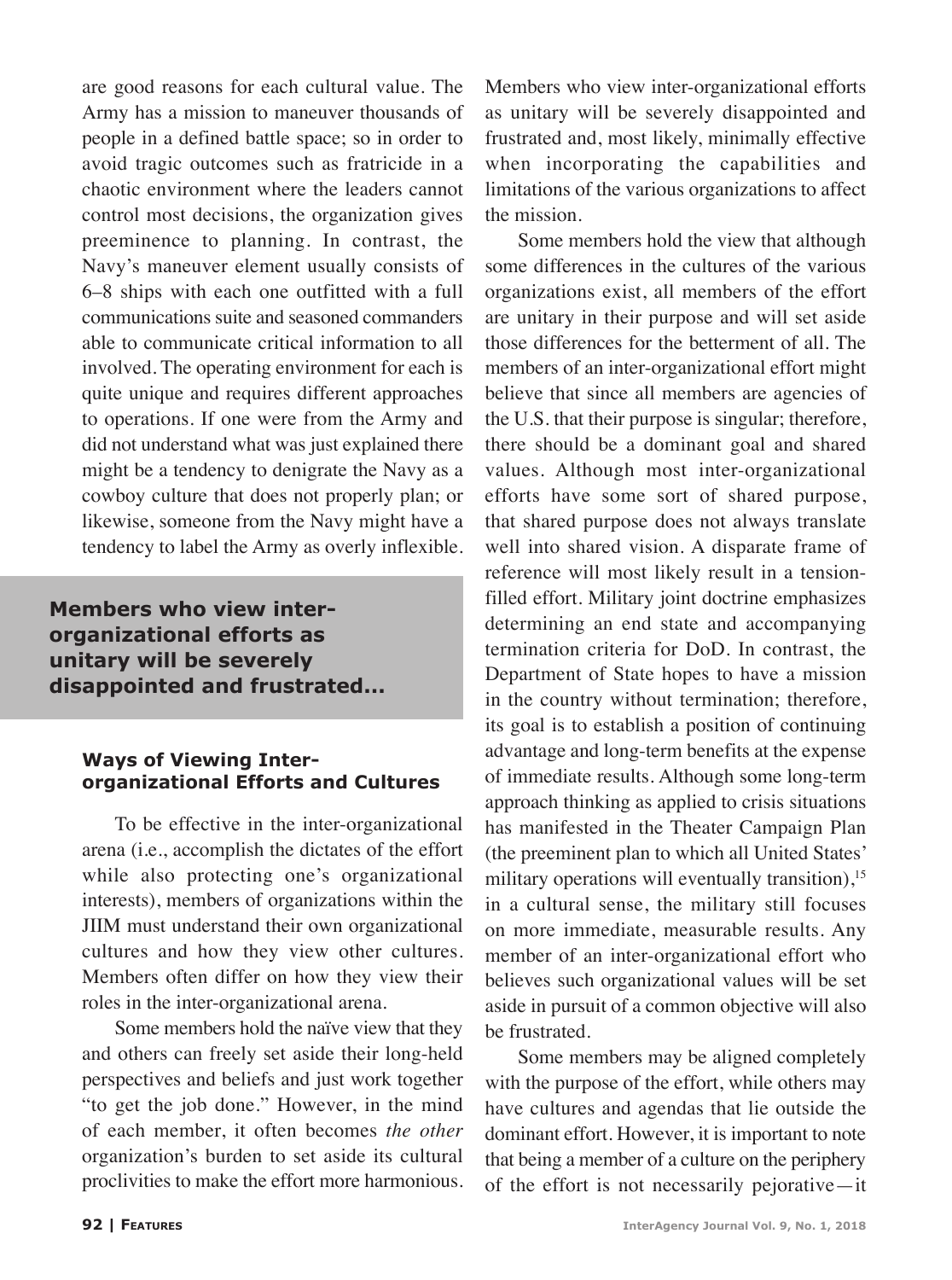is only different. DoD might concentrate on handling short-term challenges with the goal of handing off the effort to a long-term focused organization, while the long-term focused organization will most likely view problems through a different lens than those who are the first responders. Building consensus as to what values and purposes make up the inter-agency effort should be built through consensus.16

Most members share the interests of the larger inter-organizational effort; however, they also have their own interests. Organizations that make up a provincial reconstruction team (PRT) usually focus on immediate security, providing economic systems, providing basic services, and gaining support for representative government.17 However, the same organizations whose primary efforts are this disparate will have significant differences. Accepting those cultural differences can make a PRT member more effective in accomplishing an agreed-upon vision and thus be better able to realize how the capabilities and limitations of one's organization might benefit the effort. Finally, some members become frustrated with the differences in culture among organizations, conclude there is no hope for the inter-organizational effort, and just go their own way. The key to success is realizing that an inter-organizational effort lies somewhere between the overly optimistic view that agencies will "just work together to get the job done" and the counter-productive attitude of dismissing the idea out of hand.

#### **Other Bad Thoughts**

There is a tendency among members of any organization to view askance the members of another organization who are not similar, and in some cases even those organizations that are similar will view each other's motives as suspect. One of the most discouraging episodes of this country's recent inter-organizational history was the cultural fault line that appeared more often than it should have between State and

DoD during Operation Iraqi Freedom. Senior DoD officers made disparaging comments about State members who were having a difficult time filling personnel requirements in Iraq. However, what these DoD officers did not understand was that few sign up to work for State with the intent to go to war. State employees knew that austere environments or even some potentially hazardous working conditions might exist, but the idea of having one's life threatened at all times was incongruent with the assumed values of the organization.

**Oftentimes, members of distinct organizational cultures use visible cultural differences as a poor excuse for not getting things done in an inter-organizational effort.**

It is quite common for members of one organization to be critical of another organization's members because of a lack of understanding of the other (and one's own) organization's culture. One culture's perception of chaos might be another culture's perception of discipline, or one culture's bureaucracy might be another culture's order. Each organizational culture develops based on the group's unique operating environment and mission. As much ridicule that is often focused on the Air Force from other Services for being a "country club" culture, the fact is that the U.S. Air Force is the best Air Force in the world. Although the discipline displayed in that organization is quite different from the discipline displayed in the Marine Corps, it was developed pursuant to the optimization of the mission in its environment. Oftentimes, members of distinct organizational cultures use visible cultural differences as a poor excuse for not getting things done in an interorganizational effort.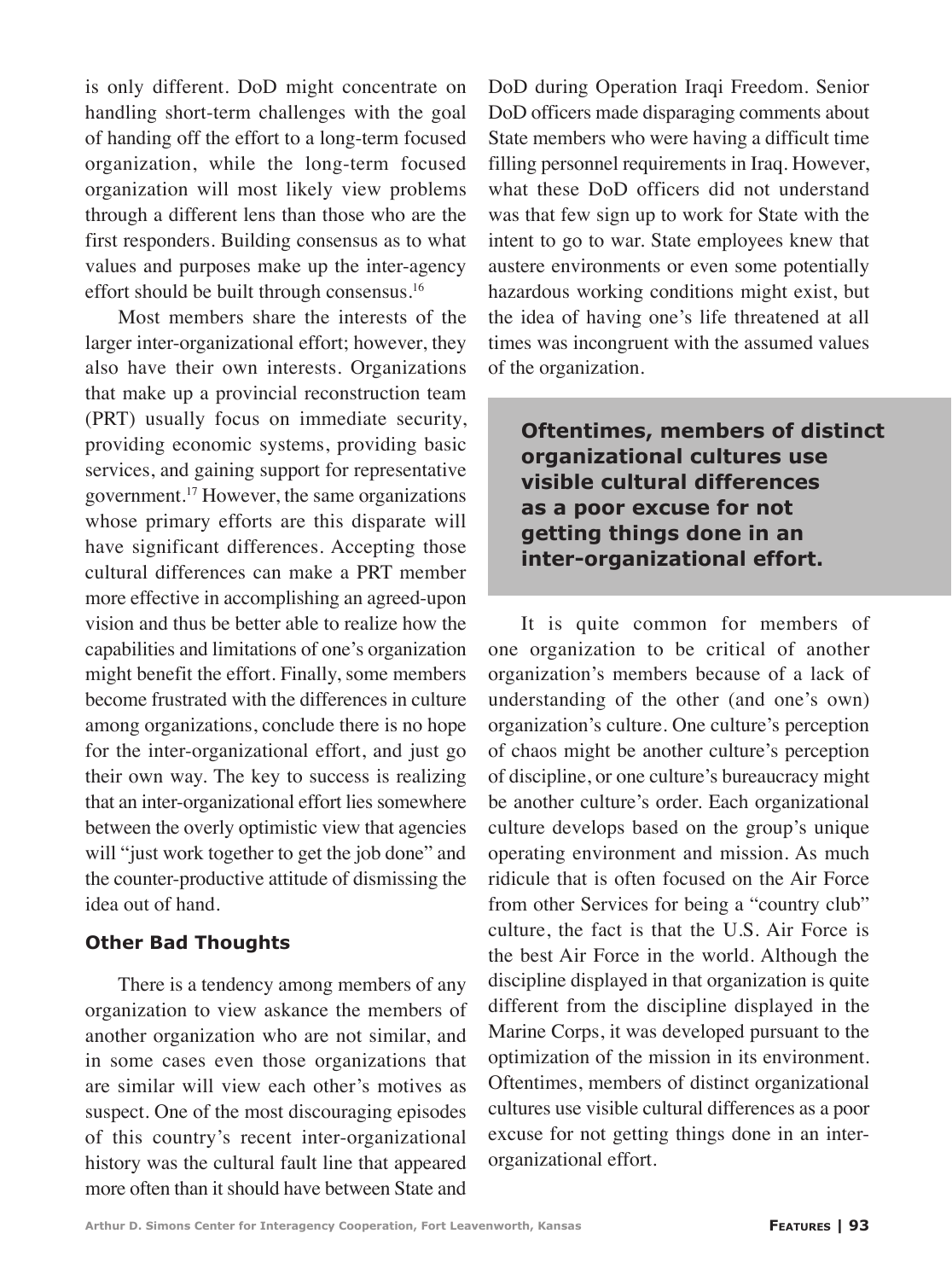#### **Finding Your Personal Coupler**

When members from disparate agencies of Joint Interagency Task Force South were asked if their culture was changed because of the interorganizational environment, they replied with a very firm "no." They said the secret to the success was in finding a "coupler" that allowed the different cultures to work together, not forgoing cultural individuality.18 Potential couplers mentioned were building true consensus, communicating the environment and options for actions, coordinating harmoniously, cooperating in compliance with the aforementioned agreed upon consensus, and most importantly a comprehension of each other's roles, limitations, and capabilities.19 These couplers are interesting in that most leadership models do not mention them as critical leader attributes. However, in the JIIM, it is safe to posit that a leader who is not aware of these concepts, will most likely fail in any endeavor undertaken. That is why it is important to investigate and define these concepts further.

**...couplers are interesting in that most leadership models do not mention them as critical leader attributes. However, in the JIIM, it is safe to posit that a leader who is not aware of these concepts, will most likely fail...**

#### *Comprehend*

When I was the curriculum director of the Joint Forces Staff College, I conducted a needs assessment to determine the skills and knowledge needed for an effective Jointqualified officer. From the perspective of those I interviewed, the most critical requirement was an understanding of the capabilities and limitations of the other military services. However, I quickly learned that no matter the level of experience

of a military leader, he or she would never know enough about other military services in order to efficiently employ them. Working in an inter-organizational environment in the JIIM is no different. Participants must know about what each contributing organization "brings to the table," but in a very complex environment such as the JIIM where there are innumerable players, one person cannot possibly know the capabilities and limitations of all participants. In a long-standing organization such as the Department of Defense's United States Southern Command's Joint Interagency Task Force South (JIATF South), agencies share offices and use long-established procedures that involve all contributors so that participants can see the whole picture and determine what their agency might offer. The physical and virtual environment that JIATF South operates in is a catalyst for dialogue among the participants. The enduring nature of some inter-organizational relationships, such as JIATF South, will make it easier to comprehend the limitations and capabilities of partners, however, in the JIIM, most undertakings are ad hoc. In an ad hoc or crisis situation, dialogue among the participants is critical to unveiling the capabilities and limitations of each agency. In these situations, a physical space shared by all representatives from the various participants and an open and inquisitive approach from every member is necessary. If you do not take the initiative to communicate with others, do not assume that they will provide valuable and necessary information concerning their organization's capabilities. So ironically, to comprehend is not so much about understanding others, but about understanding one's limited ability to know all and effectively dialogue with others. In addition, do not assume that others in the JIIM are familiar with your capabilities and limitations. The most important dynamic that agency or military representatives can establish is open dialogue. Comprehension can only be gained through such dialogue.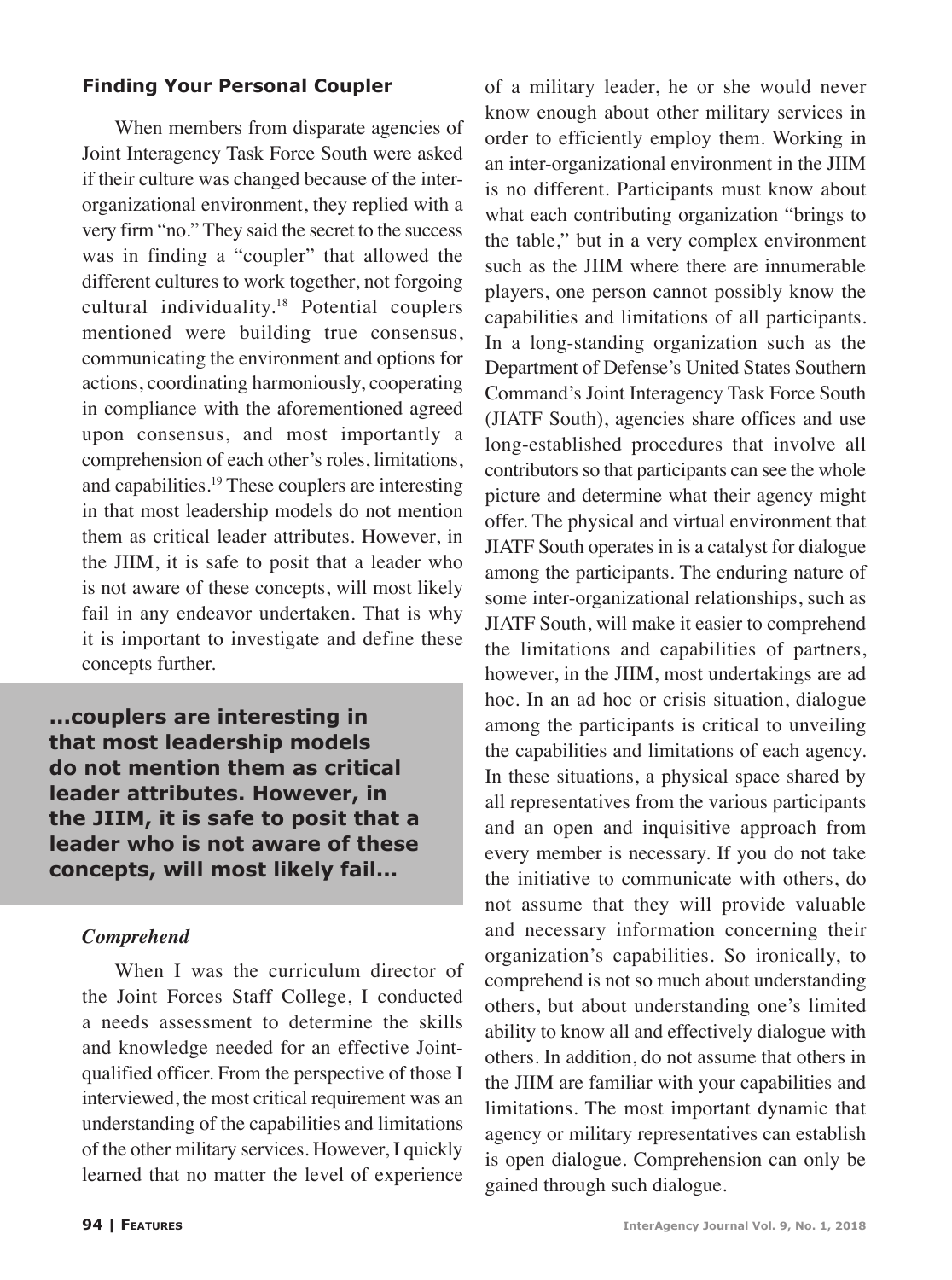#### *Coordinate*

Participants in the JIIM often interpret "coordination" to mean "de-confliction," but a dictionary definition tells us that the word means "to work or act together harmoniously." This does not mean that each agency stays out of the others' way, but that all agencies plan each action to maximize the effect of all other actions taking place. Military efforts to rebuild medical care in Mogadishu in Somalia during the early 1990s focused on the military providing free medical care to Somali nationals. However, the military failed to coordinate with the United States Agency for International Development (USAID), which was working to ensure that Somali doctors returned to Mogadishu. Because the military and USAID did not coordinate their efforts, Somali nationals went to the free hospitals set up by the military, but Somali doctors lost clientele and left Mogadishu. If the military had coordinated their efforts with USAID, and supported the program to establish a long-term health care system, it is easy to venture a guess that the result might have been different.

#### *Cooperate*

According to Webster, to cooperate is "to act jointly or in compliance with others." While one can argue that cooperation is an organizational value displayed throughout most institutions, however, the cooperation that most often takes place within a single organization is specious at best. Remember, even a flat organization still has a hierarchical underpinning that provides a forcing function for cooperation. At one time, cooperation was so lacking among the military branches of the U.S. military Services that Congress had to enact the Department of Defense Reorganization Act of 1986 to force those Services to sufficiently cooperate. There are those who argue that a similar act would force cooperation among the various agencies of the U.S. government. However, there will always remain the leadership challenge of gaining cooperation of other nations, NGOs, and other players in the JIIM, even if the various members from the United States government were somehow co-opted or formed into a singleminded organization.

### **...willingness to compromise is essential for success in the JIIM.**

#### *Compromise*

Although the word "compromise" may have a negative connotation to the culture of many organizations<sup>20</sup>, willingness to compromise is essential for success in the JIIM. A common definition is "a settlement of differences reached by mutual concessions." Most people compromise every day without realizing it just by living in society and making decisions.<sup>21</sup> For the leader in the JIIM, it is important to realize that often times, compromise of objectives is necessary to building consensus. In the long-term, it is necessary to compromise on organizational short-term objectives. The building of true consensus requires extensive dialogue and time. This is where understanding one's culture is critical. A leader in the JIIM must be aware of his or her own cultural value towards dialogue and compromising on objectives.

#### *Consensus*

The ability to have everyone agree—to build consensus—is a significant talent that must be mastered in order to become a successful leader within the JIIM. Building consensus takes time, and is garnered through dialogue. Going to Webster once again, it is found that consensus is "a collective opinion." Consensus building is a skill that, for the most part, is foreign to many people who have had their primary leadership experiences in a single organization. A common principle or mantra of most leadership paradigms is that "it is fine to challenge the boss, but once the decision is made, you need to support the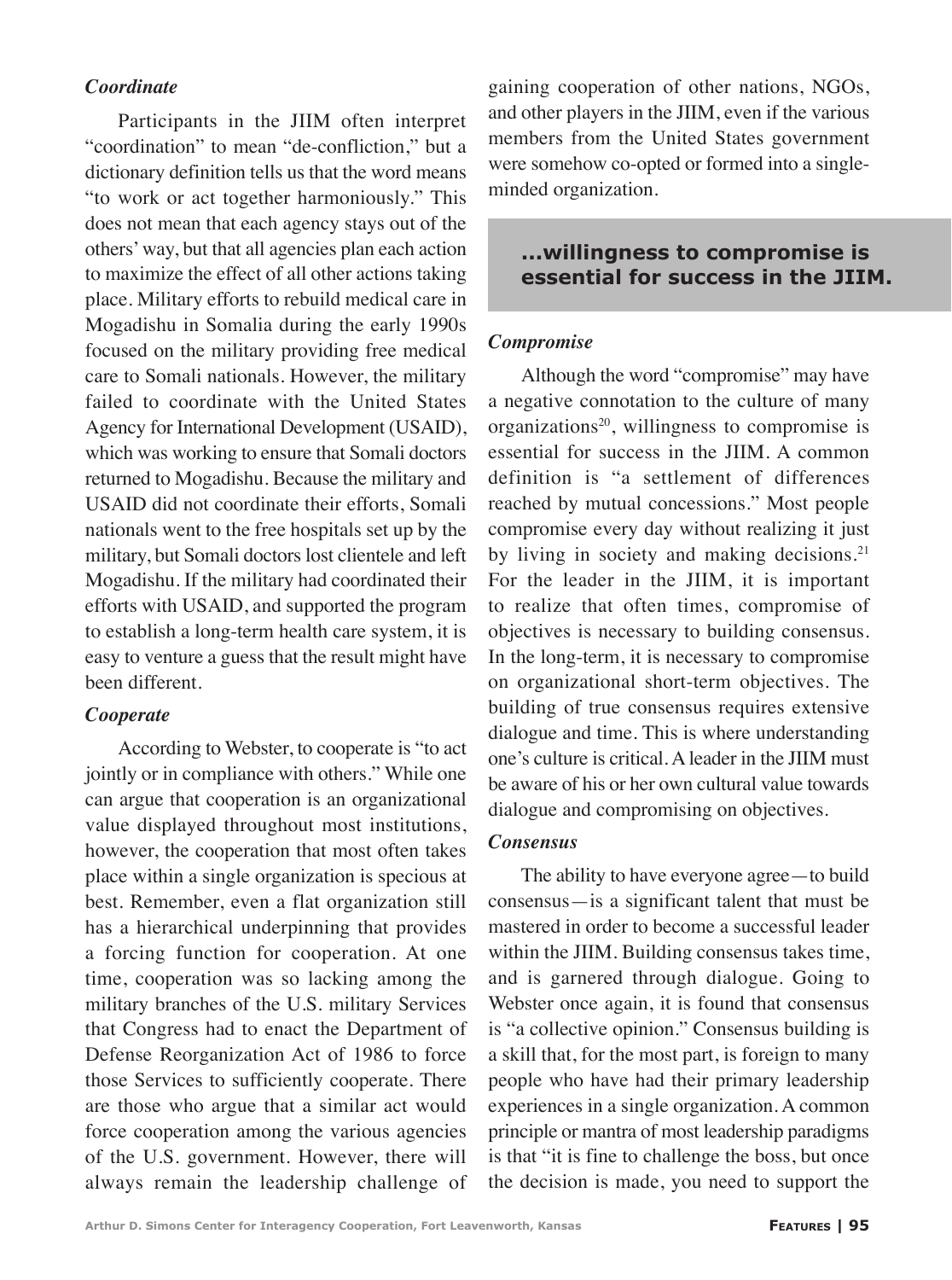decision as if it were your own." Decisions in the JIIM are more complex and usually do not follow common leadership expectations. If an agency does not think a consensus has been reached, the agency may not participate in the proposed solution or it may even act in opposition to it, and the decision maker has little power to force compliance. Consensus is probably the most critical aspect of accomplishing national objectives during an interagency operation.

## **Consensus is probably the most critical aspect of accomplishing national objectives during an interagency operation.**

One of my favorite examples of failing to embrace the leadership principles necessary for success in the JIIM is when a major general in the Army called me in to ask me why everyone (DoD civilians) was not supporting his vision. I discussed the need for dialogue to build consensus. He looked at me askance and said that he indeed did build consensus. That he had a meeting and told everyone what was going to happen and no one spoke up. This obviously was not building consensus, but the flag officer's cultural bias did not allow him to understand the nuance of true consensus.

#### *Communication*

Having to communicate effectively to convince an individual or organization to do something is foreign to those who are used to the singular focus on an organization. The hierarchical design of most organizations, and in particular any military organization, is based upon the assumption that one will do what one is told by those higher in the organization. However, in the JIIM, such a hierarchy does not exist. To persuade others to follow an agreed upon plan, one must have evidence and a sound argument to prove that what is proposed will

actually contribute to solving identified problems (and also that it will not prove detrimental to the goals and objectives of the other participants). A commander of three multinational divisions in Bosnia had to visit each division commander after an operations order was published to convince them that the order would be good for the overall mission and their particular stake in it. Perhaps this commander may have avoided such visits by applying the six Cs before the order was published, but regardless, he recognized the need to effectively communicate. Likewise, in many disaster relief scenarios, the host nation and other national leaders need to be intimately involved with any actions being taken or what some organization thought they would be doing might be vetoed.

## **Recommendations**

One thing is evident: Each coupler requires individuals who are able to overcome systemic problems associated with inter-organizational efforts. Anyone operating within the interorganizational environment should consider incorporating the following recommendations into any actions taken to frame and operate in the environment:

- **• Understand your culture**. All members of an organization should know the "whys" of their culture. For example, it is not enough to know that DoD is a planning culture, members must also understand the reason behind this proclivity and the subsequent limitations and capabilities associated with it. Knowing the "whys' will allow the member to better communicate the nuances of the culture to those of other organizations, thus enhancing communication and understanding.
- Ask questions. Members should ask questions of other participants to better appreciate the cultural and physical capabilities and limitations that an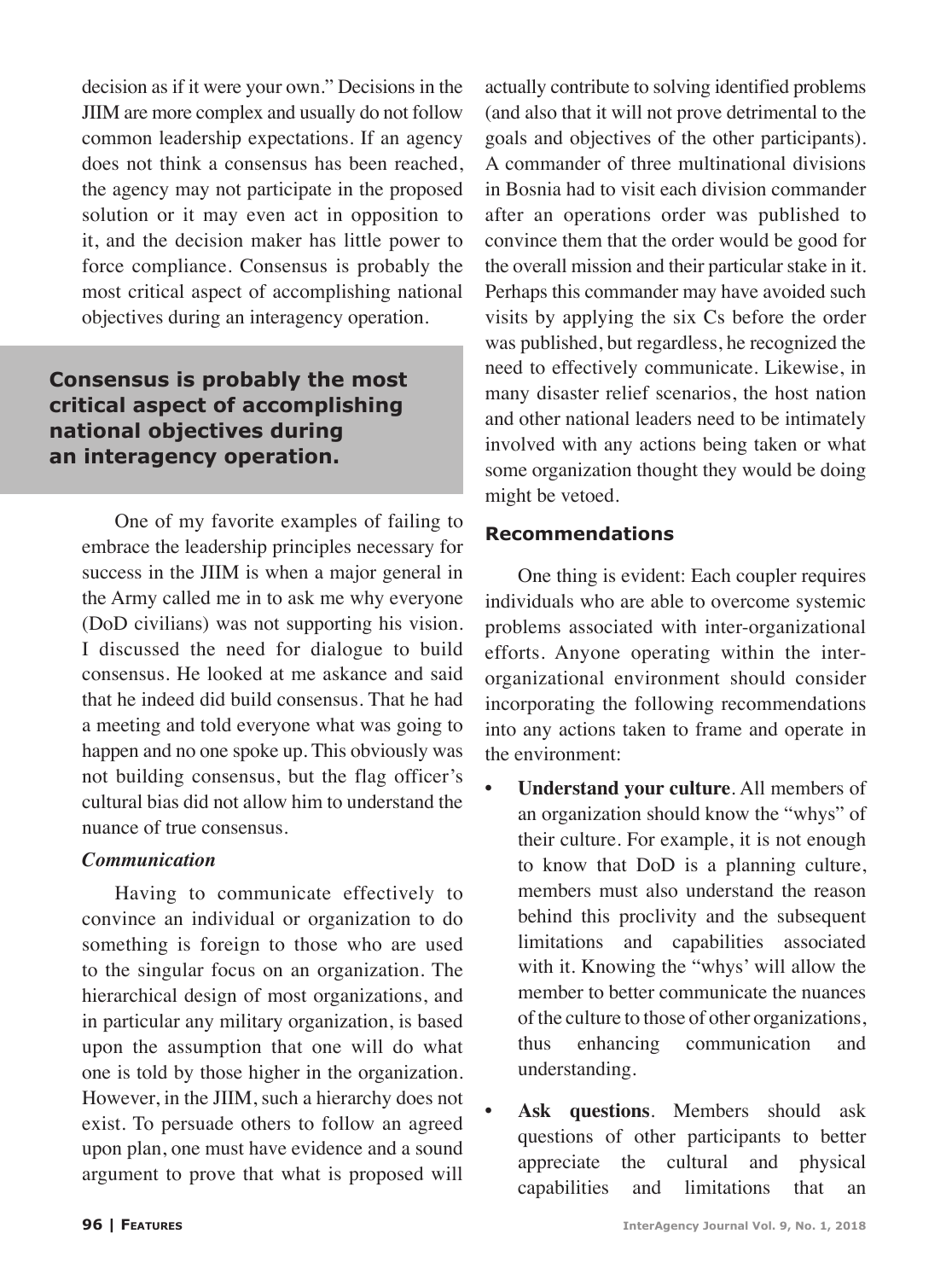organization brings. Cultivating a culture of inquisitiveness during inter-organizational operations is critical to success. Assumptions are dangerous in situations such as crisis response. Sometimes for DoD personnel, whose culture, most times, is a rapid action-oriented one, taking the time to understand the culture of the other participants can be frustrating. Likewise, a member of an organization more concerned with long-term success will become frustrated with an individual or organization that appears to be doing things without regard for "what happens next."

**Build consensus**. Consensus must be achieved through dialogue. This dialogue takes time and requires an ability that may not necessarily be fostered within a single organization. It is a special skill that should be cultivated for those operating in the inter-organizational environment. A lot of government organizations highly value their form of hierarchy, even though the hierarchies among organizations will look different to the casual observer.<sup>22</sup> An ambassador has no less hierarchical authority within State than a general officer has within DoD. The organizations may just internalize that hierarchy differently. Any form of consensus building will most likely involve waiting for those personnel involved in solving problems to gain permission to do things that are outside of their cultural norm.

As a reflective practitioner, understanding and making conscious one's organizational assumptions will provide a basis for examining one's biases, prejudices, or unfounded expectations toward another organization. It will only be through a mutual understanding of how group identity affects thoughts and behaviors that those involved in inter-organizational efforts will be able to effectively operate as a team. It is not a matter of creating like organizations, but of developing couplers that maximize the unique capabilities of each organization. Inter-organizational efforts begin with individuals meeting together to tackle problems that no single organization has the talent or resources to solve on its own. It will be those same individuals, creating personal couplers to overcome perceived barriers, who will ensure the effort is a success. *IAJ*

# **NOTES**

1 Government Accountability Office, "Interagency Collaboration: Implications of a Common Alignment of World Regions Among Select Federal Agencies," Washington, DC, 2011, <http://www.gao.gov/new. items/d11776r.pdf>, accessed on 30 April 2013.

2 Marley, B. *Satisfy My Soul*. Song Lyrics.

3 Zeb B. Bradford, Jr. and Frederic J. Brown, *America's Army: A Model for Interagency Effectiveness*, Praeger Security International, Westport, CT, 2008, p. xiv.

4 William Joseph Davis and Christopher R. Paparone, "Departments of State and Defense Relations: Are Perceptions Important? *InterAgency Journal,* Vol. 3, No.1, Winter 2012, pp. 31–40.

5 Edgar H. Schein, *Organizational Culture and Leadership*, 4th edition, Jossey-Bass, San Francisco, 2010, p.12.

6 C. Ashley Fulmer and Michele J. Gelfand, "At What Level (and In Whom) We Trust: Trust Across Multiple Organizational Levels," *Journal of Management*, Vol. 38, No. 4, July 2012, pp. 1167–1230.